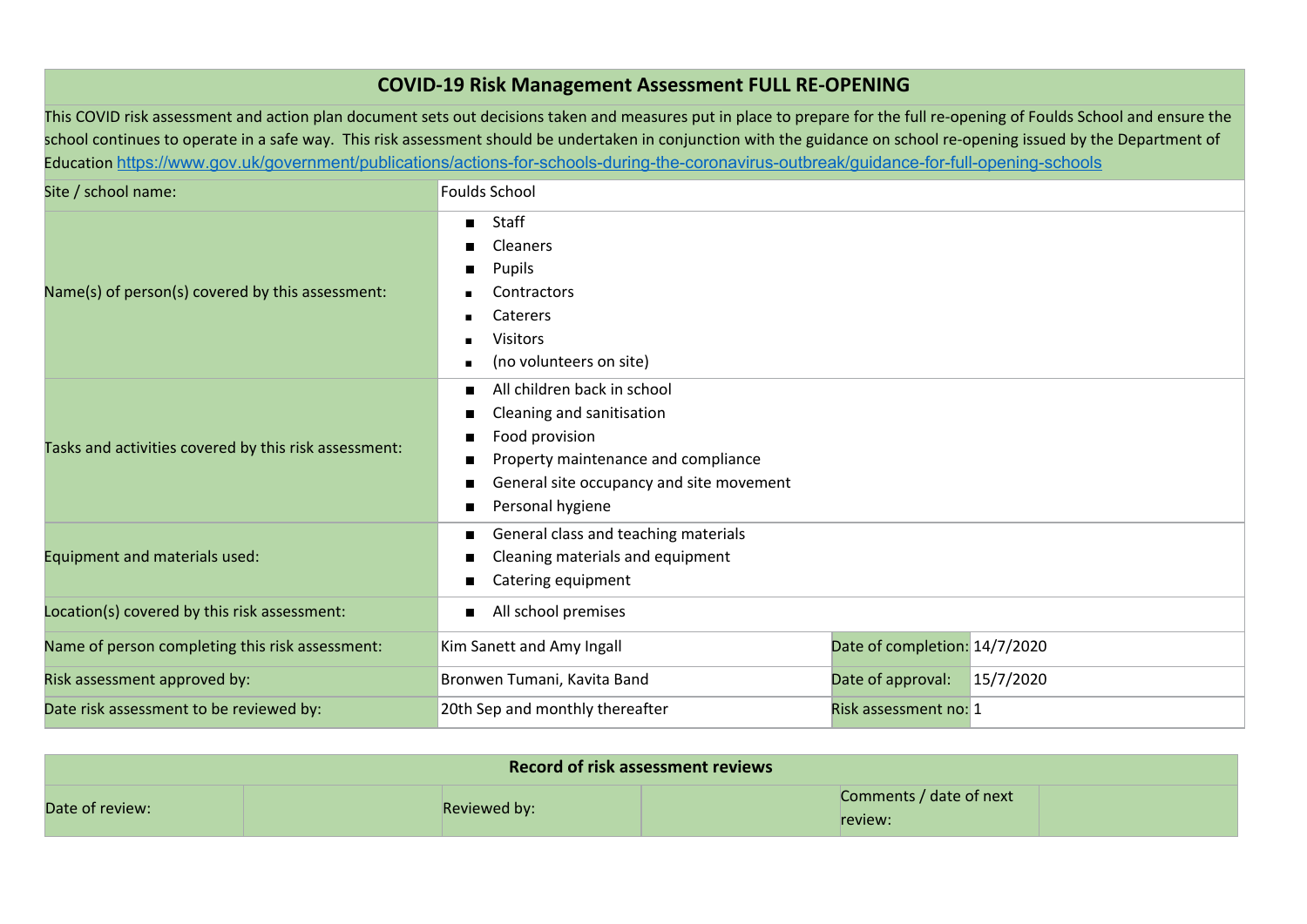| <b>Relevant Existing Policies</b>   | <b>Local Authority/Trust</b>        | <b>Recent Government Guidance:</b>                                                                         |
|-------------------------------------|-------------------------------------|------------------------------------------------------------------------------------------------------------|
|                                     | documents                           |                                                                                                            |
| <b>Health and Safety Policy</b>     | Covid 19 Education and Skills       | https://www.gov.uk/government/publications/coronavirus-covid-19-early-years-and-childcare-closure          |
| <b>First Aid Policy</b>             | Service Strategy (April 2020)       | s/coronavirus-covid-19-early-years-and-childcare-closures                                                  |
| Child Protection and Safeguarding   |                                     |                                                                                                            |
| <b>Policies</b>                     | <b>Education and Skills Service</b> | https://www.gov.uk/government/publications/guidance-for-full-opening-special-schools-and-other-spe         |
| Reporting of Injuries, Diseases and | Recovery Planning support for       | cialist-settings/guidance-for-full-opening-special-schools-and-other-specialist-settings                   |
| Dangerous Occurrences Regulations   | schools (May 2020)                  | https://www.gov.uk/government/publications/what-parents-and-carers-need-to-know-about-early-yea            |
| (RIDDOR) 20012                      |                                     | rs-providers-schools-and-colleges-during-the-coronavirus-covid-19-outbreak/what-parents-and-carer          |
| The Health Protection (Notification |                                     | s-need-to-know-about-early-years-providers-schools-and-colleges-during-the-coronavirus-covid-19-o          |
| Regulations 2010                    |                                     | utbreak                                                                                                    |
| Public Health England (PHE) (2017)  |                                     | https://www.gov.uk/government/publications/protective-measures-for-holiday-or-after-school-clubs-and-ot    |
| 'Health protection in schools and   |                                     | her-out-of-school-settings-for-children-during-the-coronavirus-covid-19-outbreak/protective-measures-for-o |
| other childcare facilities'         |                                     | ut-of-school-settings-during-the-coronavirus-covid-19-outbreak                                             |
| Existing Risk Assessment for school |                                     | Safe working in education, childcare and children's social care settings, including the use of personal    |
| phased re-opening                   |                                     | protective equipment (PPE)                                                                                 |
|                                     |                                     |                                                                                                            |

## **Risk Consideration Priority Matrix**

| Likelihood    | <b>Description</b>                                                                                                   |
|---------------|----------------------------------------------------------------------------------------------------------------------|
| Low           | No significant risk or low risk items that are well managed with no impact on school opening.                        |
| <b>Medium</b> | Some minor risk issues identified but management processes in place within the school to manage them.                |
| <b>High</b>   | Significant risk items identified that required rectification, or risk items beyond the school capability to manage. |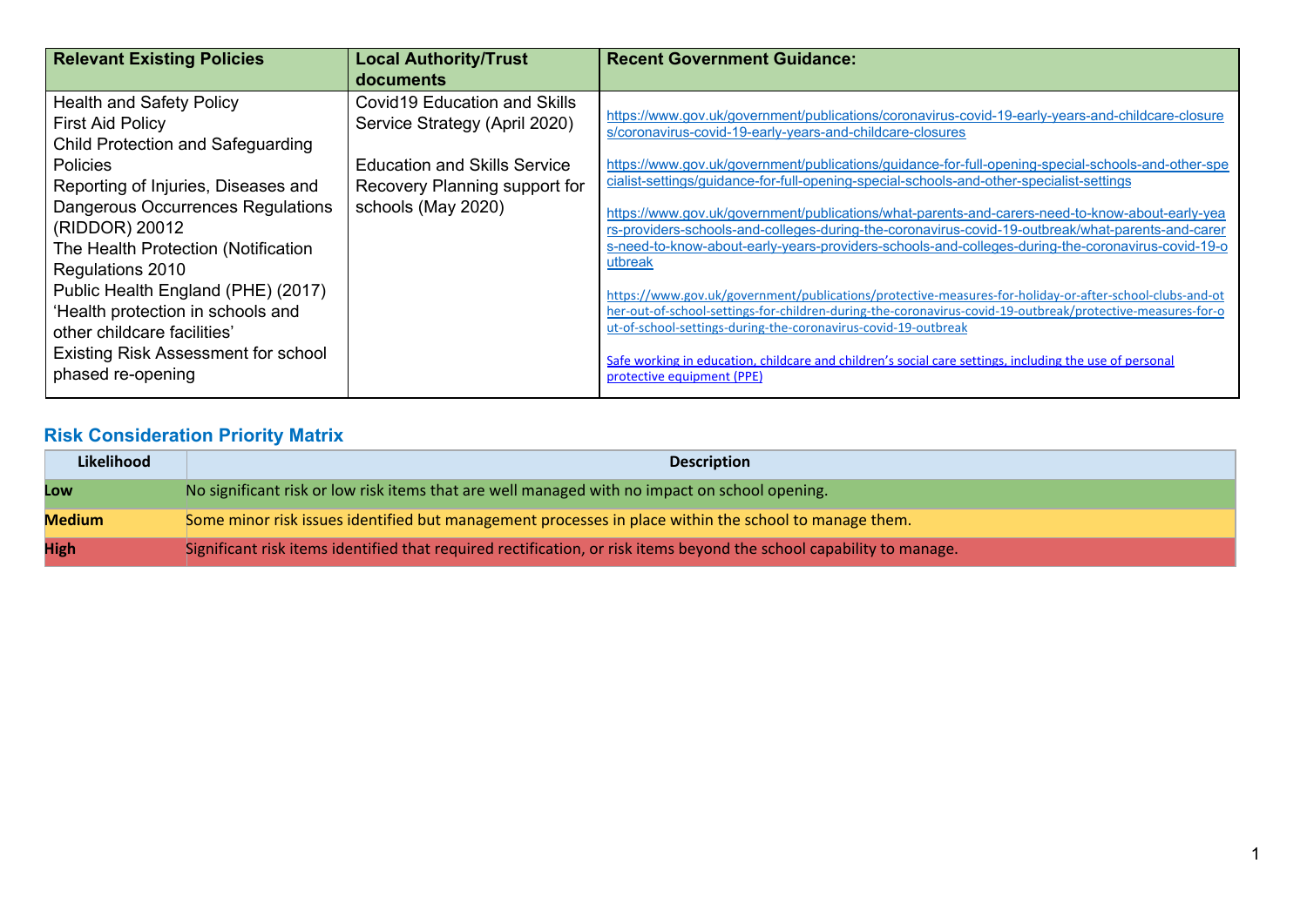| <b>Risk Consideration</b>                                                                                                                                                                        | <b>School Management Arrangements</b>                                                                                                                                                                                                                                                                                                                                                                                                                                                                                                                                                                                                                                                                                                                                                                                                                                                                                                                                                                                                                                                                                                                                  | <b>Further Actions Needed</b>                                                                                                                                                              | <b>RAG</b><br>Rating |
|--------------------------------------------------------------------------------------------------------------------------------------------------------------------------------------------------|------------------------------------------------------------------------------------------------------------------------------------------------------------------------------------------------------------------------------------------------------------------------------------------------------------------------------------------------------------------------------------------------------------------------------------------------------------------------------------------------------------------------------------------------------------------------------------------------------------------------------------------------------------------------------------------------------------------------------------------------------------------------------------------------------------------------------------------------------------------------------------------------------------------------------------------------------------------------------------------------------------------------------------------------------------------------------------------------------------------------------------------------------------------------|--------------------------------------------------------------------------------------------------------------------------------------------------------------------------------------------|----------------------|
|                                                                                                                                                                                                  | <b>Social Distancing</b>                                                                                                                                                                                                                                                                                                                                                                                                                                                                                                                                                                                                                                                                                                                                                                                                                                                                                                                                                                                                                                                                                                                                               |                                                                                                                                                                                            |                      |
| Is there a risk of<br>contamination in the<br>classrooms?<br>Review the total space<br>available for teaching<br>activities, Ensure that fire<br>exit routes are not<br>compromised.             | All rooms deep cleaned over the summer ready for re-opening<br>$\bullet$<br>All fire exits clear<br>$\bullet$<br>Hall, ICT suite, Library to be used on a weekly rota with bubbles therefore 48hrs gap.<br>$\bullet$<br>Assemblies to be recorded and shown in classrooms - no large gatherings.<br>$\bullet$<br>Outdoor PE wherever possible so that hall is not used for this.<br>$\bullet$                                                                                                                                                                                                                                                                                                                                                                                                                                                                                                                                                                                                                                                                                                                                                                          | Rectangular tables<br>$\bullet$<br>for KS1 ordered but<br>need to be delivered.<br>Tables to be set up<br>$\bullet$<br>in rows.<br>Timetable to be set<br>up for Hall/ICT<br>suite/Library |                      |
| Can social distancing be<br>adhered to in class?<br>Class furniture will need to<br>be removed or placed in a<br>position to reduce pinch<br>points, ensuring that free<br>movement is possible. | Organise desks in all classrooms so forward facing.<br>$\bullet$<br>Ensure that the space between the front row of desks and the IWB is at least 1m,<br>$\bullet$<br>2m if space allows so that teachers can social distance.<br>Furniture to be removed if more space is required e.g. trays in hall/corridor.<br>$\bullet$<br>Music lessons to take place in the classrooms to limit movement around the<br>school.<br>In music lessons physical distancing and playing outside will be done wherever<br>$\bullet$<br>possible, limiting group sizes to no more than 15, positioning pupils back-to-back<br>or side-to-side, avoiding sharing of instruments, and ensuring good ventilation.<br>Singing, wind and brass playing will not take place in larger groups such as school<br>choirs and ensembles, or school assemblies.<br>Music equipment to be on a weekly use rota between bubbles.<br>$\bullet$<br>Singing will only take place outside using social distancing.<br>Surfaces empty where possible - tables to be left clear at the end of the day. All<br>children from Yr 1 up to have pencil cases $\rightarrow$ pencil pots/shared resources gone. | Music lessons to be<br>$\bullet$<br>rota'd so that there is<br>72 hours space<br>between 2 bubbles<br>using the equipment.<br>Potentially get rid of<br>cupboard between<br>Elm and Beech. |                      |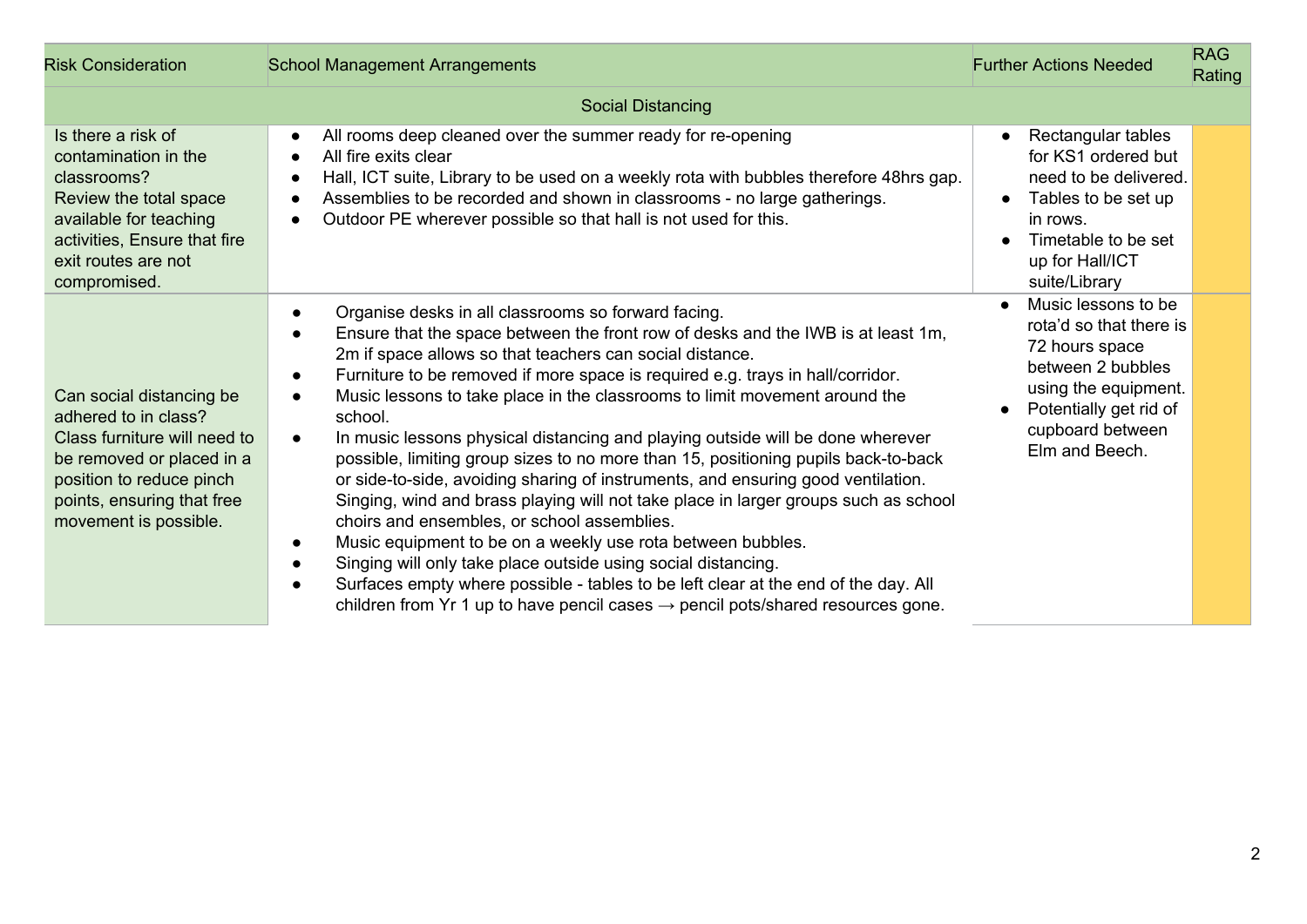| What is the risk of<br>contamination of arrival to<br>and exit from school for<br>staff members?                | Car park to remain open<br>Staff to keep social distance at gate entrance and door<br>$\bullet$<br>Staff to remain in their cars if they arrive at the same time and wait for colleague to<br>$\bullet$<br>enter before themselves<br>Staff traveling by public transport to wear a mask.<br>$\bullet$<br>Disposable masks to be disposed of in a yellow medical bin bag in the medical room.<br>$\bullet$<br>Reusable masks to be used if possible and stored in a sealable plastic bag.<br>$\bullet$<br>If staff worried, carry personal wipes/wear gloves to operate door buttons.<br>$\bullet$                                                                                                                                                                                                                                                                                                                                                                                                                                                                                                                                                                                                                                                                                                              | Electric sanitizer<br>$\bullet$<br>dispensers at all<br>doors.                                                                                                               |  |
|-----------------------------------------------------------------------------------------------------------------|-----------------------------------------------------------------------------------------------------------------------------------------------------------------------------------------------------------------------------------------------------------------------------------------------------------------------------------------------------------------------------------------------------------------------------------------------------------------------------------------------------------------------------------------------------------------------------------------------------------------------------------------------------------------------------------------------------------------------------------------------------------------------------------------------------------------------------------------------------------------------------------------------------------------------------------------------------------------------------------------------------------------------------------------------------------------------------------------------------------------------------------------------------------------------------------------------------------------------------------------------------------------------------------------------------------------|------------------------------------------------------------------------------------------------------------------------------------------------------------------------------|--|
| What is the risk of<br>contamination on arrival to<br>and exit from school for<br>pupils?<br>(see timings doc)  | Staggered times and entrances for all children to reduce numbers.<br>$\bullet$<br>Only one parent to drop off children at bottom of the slope<br>$\bullet$<br>2 metre markings on all pavements leading to the school<br>Year 5/6 to be encouraged to be lone walkers. Those that are being escorted by<br>$\bullet$<br>parents to be dropped at the top of the slope so that they walk down the slope alone.<br>Adult on gates to greet children, lone travellers/children arriving without parents will<br>$\bullet$<br>walk down 2/3/4 at a time to enter school gate.<br>SLT and Caretaker to be on gates to give hand sanitiser to children on arrival so able<br>$\bullet$<br>to go straight to class<br>Masks to be disposed of in a yellow medical bin bag in the medical room.<br>$\bullet$<br>Reusable masks to be used if possible and stored in a sealable plastic bag.<br>$\bullet$<br>Children to wait in 1 metre queues at exits escorted by assigned adults.<br>$\bullet$<br>EYFS to enter school through Reception doors<br>$\bullet$<br>Maple and Birch to enter through Library door<br>$\bullet$<br>Rowan and Hazel to enter through KS1 door<br>$\bullet$<br>Beech and Elm to enter through Office door<br>$\bullet$<br>Willow, Oak and Chestnut to enter through Head's door<br>$\bullet$ | Time slot reminders<br>sent out on INSET<br>day<br>Google form for lone<br>travellers to go out<br>with letter on Friday<br>17th.<br>Doors into building<br>propped open.    |  |
| What is the risk of<br>contamination due to<br>congestion at lunchtimes<br>and breaktimes?<br>(see timings doc) | All phases to be staggered at lunchtimes for lunch and time in the playground.<br>$\bullet$<br>MTS to be assigned to one phase bubble<br>$\bullet$<br>All phases to have staggered break times and allocated outside areas.<br>Adults to be assigned to the same class as much as possible to limit the adult/children<br>$\bullet$<br>interactions<br>If it is Wet Play class will remain in their classrooms - see MTS timetable<br>$\bullet$<br>Teachers to share with children the procedures for break and lunch time.<br>$\bullet$<br>KS2 children allowed to bring small games to play at table after eating (eg playing<br>$\bullet$<br>cards).<br>MTS to escort EYFS group through KS2 playground around to KS1 following eating.                                                                                                                                                                                                                                                                                                                                                                                                                                                                                                                                                                      | Share MTS timetable<br>and routes around<br>school with team and<br>teachers<br>Climbing apparatus<br>rota to be done,<br>shared with staff and<br>printed in<br>playgrounds |  |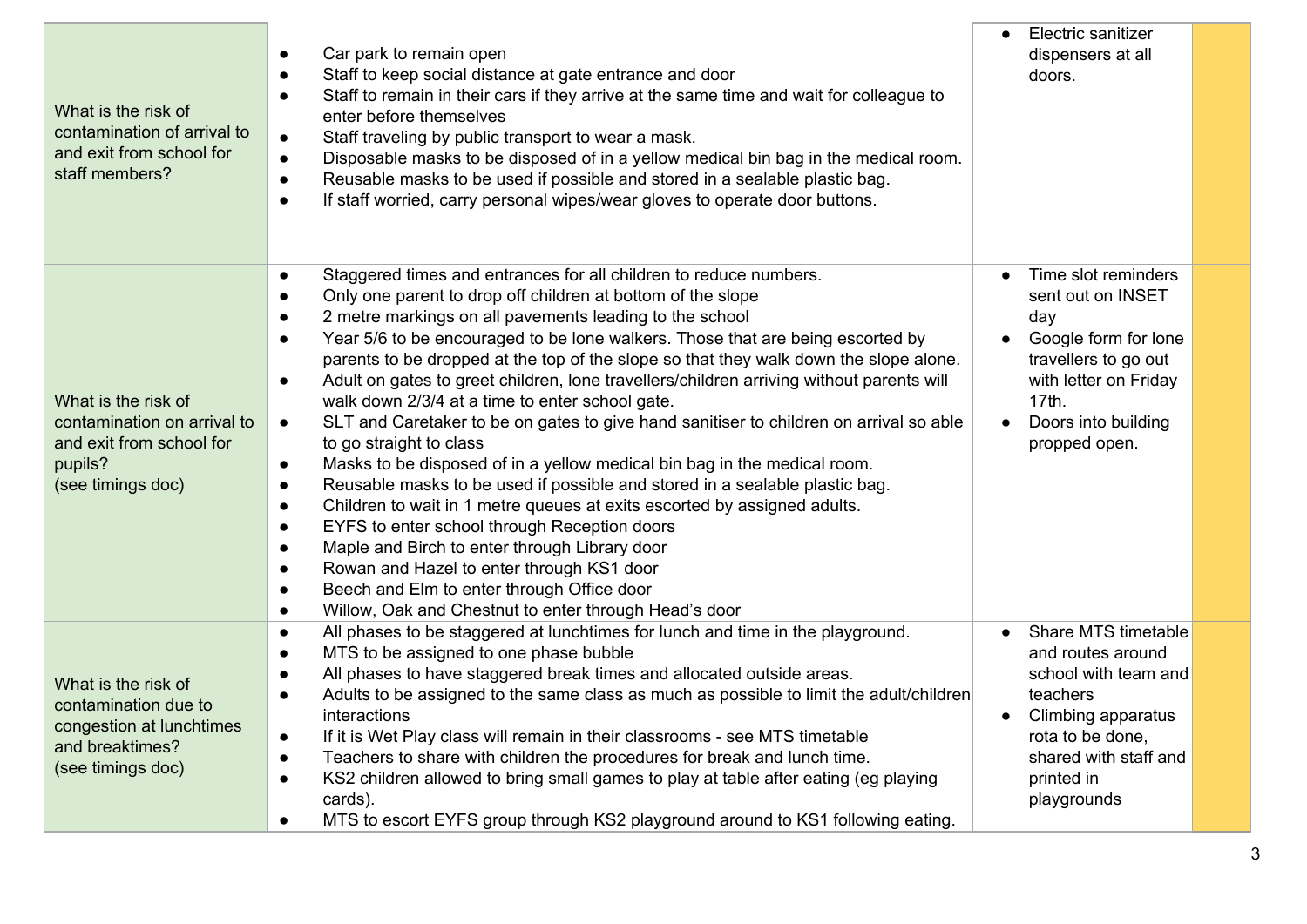|                                                                                                                                                                                                                                                                                                     | KS1 children to use corridors to go to canteen first and then be escorted down KS1<br>$\bullet$<br>corridor to KS1 playground after eating.<br>LK2 to line up from Departure Lounge into the hall whilst KS1 leave canteen. LK2 to<br>$\bullet$<br>leave canteen via canteen double doors into KS2 playground.<br>UKS2 to use Office and Head's door into KS2 playground then line up by library doors<br>$\bullet$<br>for eating.<br>Packed lunches to be kept in lunch black boxes.<br>$\bullet$<br>No wrestling at play or lunchtimes or contact sports.<br>$\bullet$<br>Pupils are reminded to avoid contact with others and maximise distance between<br>them where possible.<br>Climbing apparatus to be on rotas on a weekly basis (per phase).<br>$\bullet$<br>$\bullet$ |                                                                                                                                                              |  |
|-----------------------------------------------------------------------------------------------------------------------------------------------------------------------------------------------------------------------------------------------------------------------------------------------------|----------------------------------------------------------------------------------------------------------------------------------------------------------------------------------------------------------------------------------------------------------------------------------------------------------------------------------------------------------------------------------------------------------------------------------------------------------------------------------------------------------------------------------------------------------------------------------------------------------------------------------------------------------------------------------------------------------------------------------------------------------------------------------|--------------------------------------------------------------------------------------------------------------------------------------------------------------|--|
| What is the risk of<br>contamination due to<br>congestion at Breakfast and<br><b>After School Club</b>                                                                                                                                                                                              | Children are dropped into Breakfast Club and picked up from After School Club via<br>$\bullet$<br>the staff car park. Parents must not park in the car park for drop off or collection.<br>All children to sit in phase bubbles (long table) - bubbles 2m apart within the room.<br>$\bullet$<br>Staff to serve children to limit movement.<br>$\bullet$<br>All work stations to be cleaned before and after use.<br>BC/AFC staff to organise activities that can be completed in phase bubbles.<br>YR56 children/34 children can be released at their lining up time by Breakfast Club.<br>$\bullet$<br>KS1 and EYFS children to be walked around.<br>One Breakfast Club member of staff only from 9am.<br>$\bullet$                                                            | Reopening letter to<br>explain about<br>breakfast club and<br>after school club.<br>KS to speak to after<br>school club.<br>Resources for<br>breakfast club? |  |
| <b>Ensure that the</b><br>responsibility for and<br>management of any<br>facilities shared with<br>third-parties is clearly<br>agreed and defined as is<br>the interface with any<br>third-parties in the shared<br>use of those facilities in<br>order to maintain effective<br>social distancing. | After School Club via the staff car park. Parents must not park in the car park for<br>$\bullet$<br>collection.<br>All children to sit in phase bubbles (long table) - bubbles 2m apart within the room<br>$\bullet$<br>Staff to serve children to limit movement<br>$\bullet$<br>All workstations to be cleaned before and after use.<br>$\bullet$<br>Risk assessment completed by ASC.<br>$\bullet$<br>Any clubs will adhere to this risk assessment.<br>$\bullet$<br>Clubs will be phase related<br>$\bullet$<br>Cookery Club will not be taking place<br>$\bullet$<br>Music lessons TBD<br>$\bullet$                                                                                                                                                                         | Speak to BEAT<br>about music lessons                                                                                                                         |  |
| What is the risk of the<br>Foulds community not<br>adhering to social<br>distancing?                                                                                                                                                                                                                | Signage displayed prominently inside/outside of school to encourage social<br>distancing.<br>Display posters around the school<br>Markings outside of school<br>PPT to be created to share with parents/children on the website<br>Teachers to remind children daily of expectations of social distancing.                                                                                                                                                                                                                                                                                                                                                                                                                                                                       | Adapt PPT for<br>september and share<br>via website- text out<br>to parents late august<br>Review and adapt<br>$\bullet$<br>safeguarding and                 |  |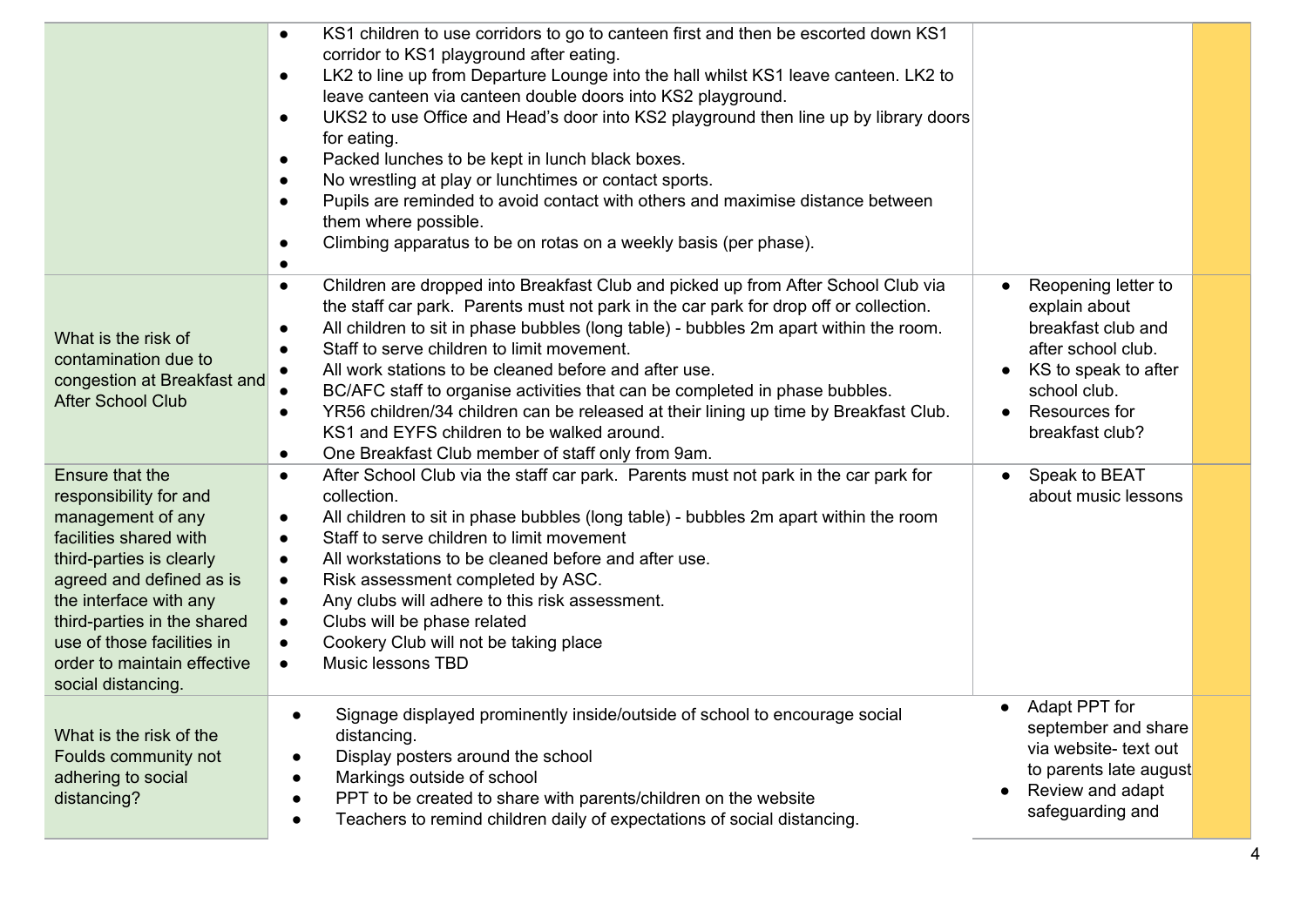|                                                                                                                     | Review and adapt safeguarding and Behaviour Policy, share with the children and<br>$\bullet$<br>staff.<br>Staff understand that it is a sole as well as a joint responsibility to uphold social<br>$\bullet$<br>distancing in the school and if they don't do so it is at their own risk.                                                                                                                                                                                                                                                                                                                                                                                                                                                                                                                                                                                                                                                                                                                                                                                                                                                                       | behaviour policy and<br>share with staff and<br>children<br>Display posters to go<br>up.                                                                       |
|---------------------------------------------------------------------------------------------------------------------|-----------------------------------------------------------------------------------------------------------------------------------------------------------------------------------------------------------------------------------------------------------------------------------------------------------------------------------------------------------------------------------------------------------------------------------------------------------------------------------------------------------------------------------------------------------------------------------------------------------------------------------------------------------------------------------------------------------------------------------------------------------------------------------------------------------------------------------------------------------------------------------------------------------------------------------------------------------------------------------------------------------------------------------------------------------------------------------------------------------------------------------------------------------------|----------------------------------------------------------------------------------------------------------------------------------------------------------------|
| What is the risk to<br>vulnerable staff and/or<br>those with underlying health<br>conditions including<br>pregnant? | All staff to recognise they are part of a team and need to adhere to social<br>$\bullet$<br>distancing expectations.<br>Ensure social distancing measures are adhered to<br>$\bullet$<br>Limit staff physical interaction by use of electronic communication instead<br>$\bullet$<br>PPE in place for some staff members if advised to by medical professionals<br>$\bullet$<br>Individual risk assessment to be reviewed by all BAME staff and those that are<br>$\bullet$<br>returning from shielding<br>Remind children that they should avoid touching adults<br>$\bullet$<br>Vulnerable staff not to cross phase bubbles if possible, if not keep interaction to a<br>$\bullet$<br>limited number of the same children.<br>All members of staff with underlying health issues must make their conditions<br>$\bullet$<br>known to the school if it could put them at risk<br>All staff have a duty to inform the school if their health circumstances change,<br>$\bullet$<br>putting them at risk. Records are kept and regularly updated.                                                                                                                |                                                                                                                                                                |
| What is the risk of<br>contamination due to<br>congestion in cloakrooms<br>and toilets?                             | Y1 to Y6, children come into class with their bags and coats. They are sent out in<br>$\bullet$<br>groups of 10 to put them into lockers/on pegs.<br>EYFS and KS1 book bags not to have any key rings<br>$\bullet$<br>KS2 not to bring bags into school unless agreed beforehand.<br>$\bullet$<br>Only 2 children to be able to go to the toilet in EYFS/KS1/KS2 toilets. Whiteboard<br>$\bullet$<br>system remains - pen instead of post its.<br>Same system for playground so no more than 1 child from each playground goes<br>$\bullet$<br>to the toilet at any one time.<br>When MTS send a child to the toilet, the child has to tell them that they have<br>$\bullet$<br>returned.<br>KS1/EYFS staff to use main toilets. Only 2 female staff to be in the main toilets at<br>$\bullet$<br>one time.<br>UKS2 staff to use toilet opposite DHT room<br>$\bullet$<br>LKS2/office staff to use toilet opposite Amanda's room<br>$\bullet$<br>Men to use disabled toilet<br>$\bullet$<br>Toilets and sinks to be cleaned after use at break and lunch times.<br>$\bullet$<br>Staff to use antibacterial wipes to clean surfaces in the bathroom<br>$\bullet$ | KS1 book bag and<br>KS2 no bag<br>expectations shared<br>in reopening letter<br>Staff toilets to be<br>labelled<br>Antibacterial wipes to<br>all staff toilets |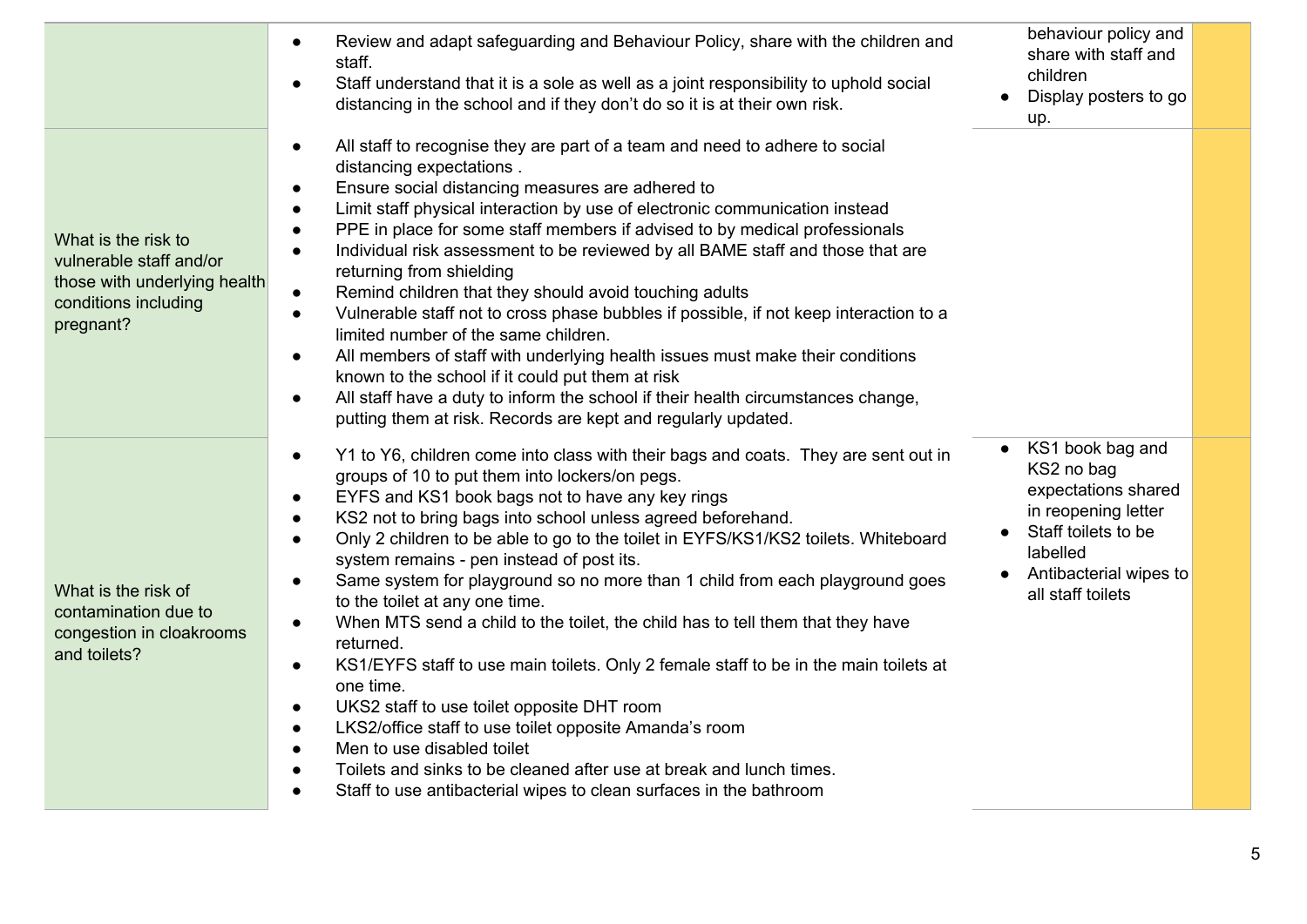|                            | Limit unnecessary pupil/staff movement around the school to minimise contact with                                                                                                        |  |
|----------------------------|------------------------------------------------------------------------------------------------------------------------------------------------------------------------------------------|--|
|                            | surfaces and assist social distancing.                                                                                                                                                   |  |
|                            | All pupil movement (individual or groups) within the school site and buildings to be                                                                                                     |  |
|                            | supervised if group/managed if individuals.                                                                                                                                              |  |
|                            | Adults take the children into the playground for playtimes and lunchtimes and pick                                                                                                       |  |
|                            | them up.                                                                                                                                                                                 |  |
|                            | For KS1 maths and phonics, adults pick the children up from the classrooms.                                                                                                              |  |
|                            | For LKS2/UKS2 maths all children line up in hall and get picked up by teacher from                                                                                                       |  |
|                            | there. LKS2 and UKS2 maths must be at different times.                                                                                                                                   |  |
|                            | Children are not allowed to go to other rooms to get resources - this must be done by                                                                                                    |  |
|                            | adults.                                                                                                                                                                                  |  |
| What is the risk of        | Children to remain seated where possible within their class settings with the exception<br>$\bullet$                                                                                     |  |
| contamination due to       | of EYFS and Year 1 start of Autumn Term.                                                                                                                                                 |  |
| socialising between adults | 1m distancing to be adhered in classrooms between the adults and the children when<br>$\bullet$<br>face to face. If closer support is needed e.g. feedback about work, this must be done |  |
| and children?              | from behind the child and from above to avoid any close face to face contact, this                                                                                                       |  |
|                            | includes EAL and SEND support where possible.                                                                                                                                            |  |
|                            | In Yr1 - 6 when an adult is talking to a child, they will remain standing and avoid going                                                                                                |  |
|                            | down to their level.                                                                                                                                                                     |  |
|                            | Resources to be on tables for all lessons to limit movement                                                                                                                              |  |
|                            | Carpet spaces to be assigned and remain the same.                                                                                                                                        |  |
|                            | Duty and cover rota organised to ensure same adults stay with the same phases                                                                                                            |  |
|                            | wherever possible.                                                                                                                                                                       |  |
|                            | EAL, SEND support to be delivered in a pre-cleaned room. Staff and child to hand                                                                                                         |  |
|                            | sanitise before and after the intervention, children to bring their own pencil cases, all                                                                                                |  |
|                            | other equipment to be cleaned after use OR quarantined for 72 hours. Child/children                                                                                                      |  |
|                            | to maintain distance from adult when travelling to intervention room                                                                                                                     |  |
|                            | When staff attend medical issues they wear gloves and a mask as a minimum                                                                                                                |  |
|                            | requirement.                                                                                                                                                                             |  |
|                            | Where staff have to move between bubbles to deliver the school timetable they must                                                                                                       |  |
| What is the risk of        | try to reduce contact and maximise distance.                                                                                                                                             |  |
| contamination due to staff | • These staff members should try to keep 2metres between themselves and other staff                                                                                                      |  |
| moving between bubbles     | members where possible.                                                                                                                                                                  |  |
| (PPA cover/TAs)            | These staff members should try to keep 2metres between themselves and the                                                                                                                |  |
|                            | children where possible.                                                                                                                                                                 |  |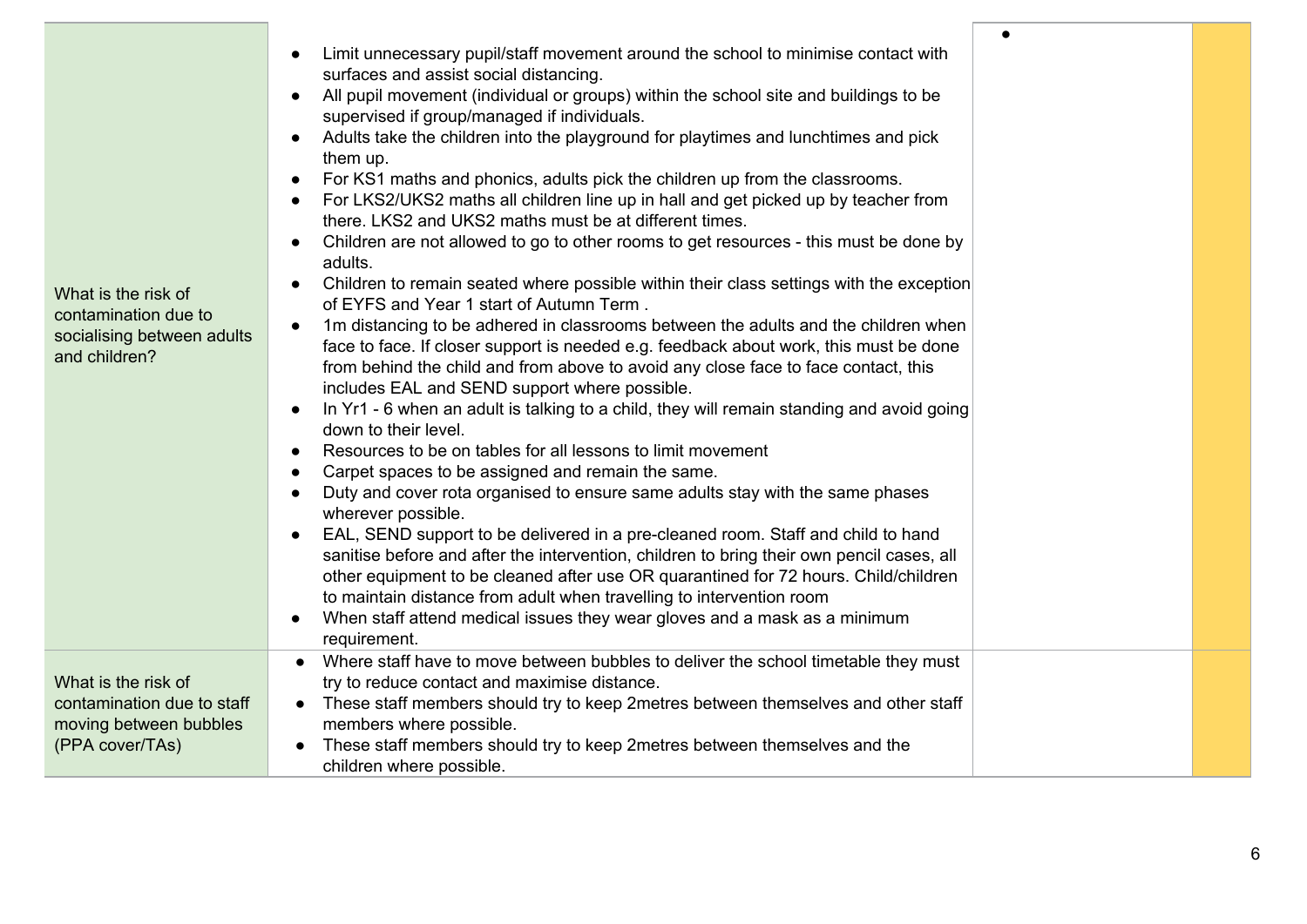|                          | Office desks are a metre apart.<br>$\bullet$                                                          | Wipes in staff room |  |
|--------------------------|-------------------------------------------------------------------------------------------------------|---------------------|--|
|                          | Office to have a walkie talkie.<br>$\bullet$                                                          | for phone.          |  |
|                          | No parents allowed on the premises - all communication via email/phone.<br>$\bullet$                  |                     |  |
|                          | All staff stay behind counter of office. They will be passed the phone book. They<br>$\bullet$        |                     |  |
|                          | avoid touching the counter.                                                                           |                     |  |
|                          | If Staff need to phone a parent, use phone in staff room and dial 9 first.<br>$\bullet$               |                     |  |
|                          | Phone to be wiped after every use (wipes).<br>$\bullet$                                               |                     |  |
|                          | Office photocopier only to be used by office - main photocopier to be used.<br>$\bullet$              |                     |  |
|                          | If external visitor enters building, sanitise hands and wait outside of the office.<br>$\bullet$      |                     |  |
|                          | Reminded of 1m rule.                                                                                  |                     |  |
|                          | If contractor, answer survey questions (see 3 boxes below)<br>$\bullet$                               |                     |  |
|                          | Outside visitors to visit school out of teaching hours if possible.<br>$\bullet$                      |                     |  |
|                          | No visitors or volunteers<br>$\bullet$                                                                |                     |  |
|                          | The governing body continues to meet regularly via online platforms.<br>$\bullet$                     |                     |  |
|                          | The governing body agendas are structured to ensure all statutory requirements are<br>$\bullet$       |                     |  |
| What is the risk of      | discussed and school leaders are held to account for their implementation.                            |                     |  |
| contamination due to     | The headteacher's report to governors includes content and updates on how the                         |                     |  |
| congestion in the office | school is continuing to meet its statutory obligations in addition to covering the                    |                     |  |
| area?                    | school's response to COVID-19.                                                                        |                     |  |
|                          | Regular dialogue with the Co Chairs of Governors and those governors with<br>$\bullet$                |                     |  |
|                          | designated responsibilities is in place.                                                              |                     |  |
|                          | Minutes of governing body meetings are reviewed to ensure that they accurately<br>$\bullet$           |                     |  |
|                          | record governors' oversight and holding leaders to account for areas of statutory                     |                     |  |
|                          | responsibility.                                                                                       |                     |  |
|                          | Contractors to be challenged on arrival with a pre set list of questions by office staff<br>$\bullet$ |                     |  |
|                          | which they must answer 'no' to to be allowed on site:                                                 |                     |  |
|                          | -Have you or anyone in your household had Covid symptoms in the last 14 days?<br>$\circ$              |                     |  |
|                          | -Is anyone in your household self isolating at the moment?<br>$\circ$                                 |                     |  |
|                          | -Have you or anyone in your household arrived back to the UK within the last 14<br>$\circ$<br>days?   |                     |  |
|                          | Contractors not allowed in during drop off/pick up/break and lunchtimes.<br>$\bullet$                 |                     |  |
|                          | If contractors come for maintenance it is at times where children are not outside, they<br>$\bullet$  |                     |  |
|                          | are given rules by Site Manager and stay out of any classrooms unless after/before                    |                     |  |
|                          | school.                                                                                               |                     |  |

7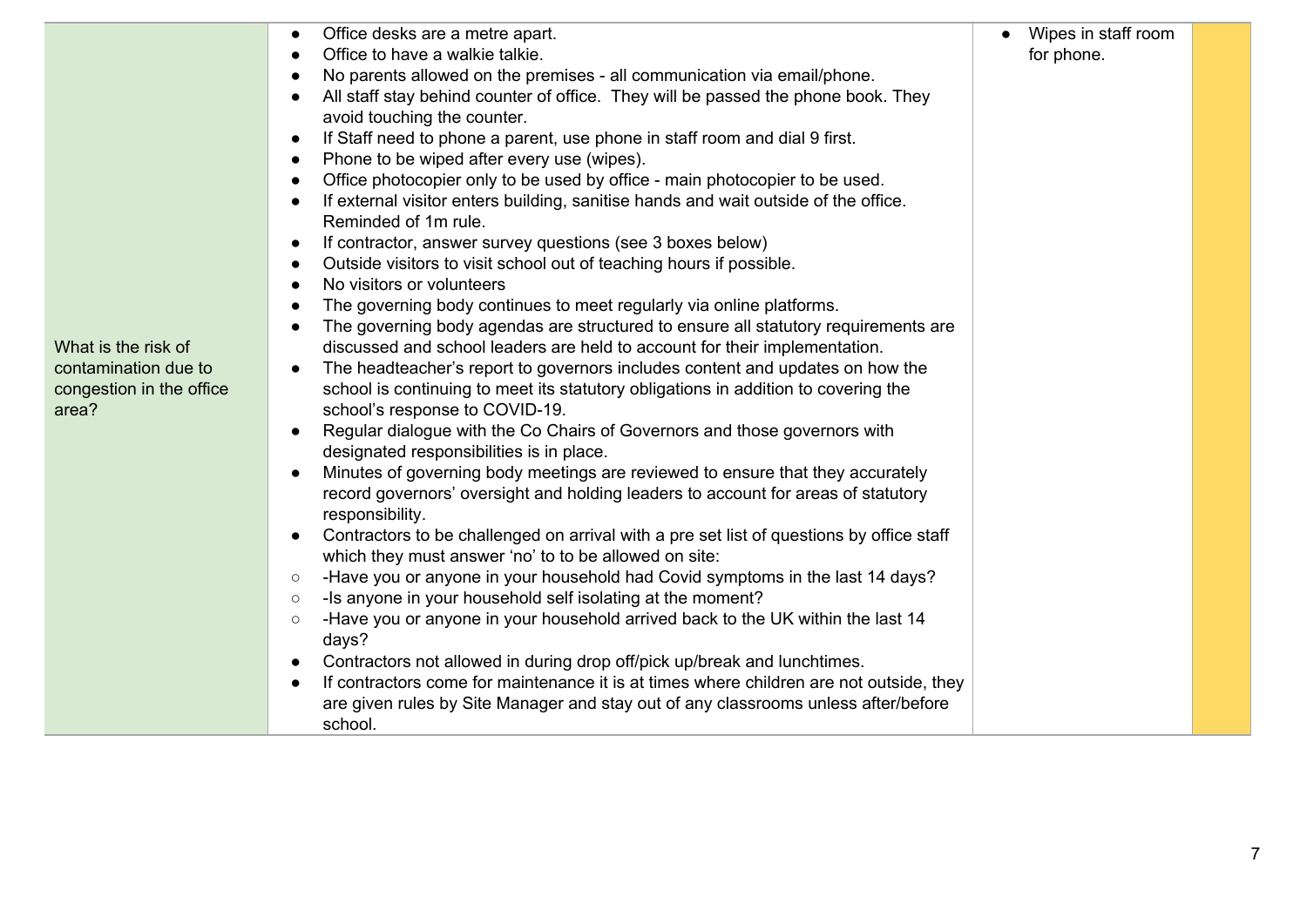| What is the risk of<br>contamination due to<br>congestion in the<br>staffroom/Long Room/Stock<br>Room Photocopier area?                                                                                                                 | Morning briefing via email. If important information to be shared to all staff, staff<br>informed evening before and briefing in in hall at 8:25<br>Eat outside wherever possible<br>$\bullet$<br>When eating in staff room, 2 large tables - 4 at most around each table.<br>Timings for staff room:<br>$\bullet$<br>EYFS: 11:15 - 12:15<br>KS1: 11:45 - 12:30 (Meetings Room)<br>KS2: 12:30 - 1:15<br>If wet lunch<br>All staff to bring in lunch. NO school dinners given so no cross mixing with another<br>group.<br>No staff member allowed on premises on a day that they are not working.<br>$\bullet$<br>Photocopier behind stage - only two people in the room at one time from different<br>$\bullet$<br>bubbles or as many of one bubble as can fit.<br>Long Room - only to be used if you're on PPA time. Leadership time must be taken in<br>$\bullet$<br>the Meetings Room where possible.<br>Long room tables to be wiped down by staff leaving PPA.<br>1 person only in Stock Room | $\circ$                                          |  |
|-----------------------------------------------------------------------------------------------------------------------------------------------------------------------------------------------------------------------------------------|-----------------------------------------------------------------------------------------------------------------------------------------------------------------------------------------------------------------------------------------------------------------------------------------------------------------------------------------------------------------------------------------------------------------------------------------------------------------------------------------------------------------------------------------------------------------------------------------------------------------------------------------------------------------------------------------------------------------------------------------------------------------------------------------------------------------------------------------------------------------------------------------------------------------------------------------------------------------------------------------------------|--------------------------------------------------|--|
| Schools that cannot<br>implement a one-way<br>system, particularly inside<br>buildings should implement<br>what amounts to a<br>"give-way system" with<br>provision of safe areas to<br>wait in order to maintain<br>social distancing. | Explain to children on 1st day and during induction weeks, if someone is going down<br>$\bullet$<br>a corridor they stand aside and let them through - part of behaviour expectations<br>If staff member comes out with their group of children and sees another group - they<br>$\bullet$<br>go back into the classroom and wait.                                                                                                                                                                                                                                                                                                                                                                                                                                                                                                                                                                                                                                                                  |                                                  |  |
| <b>Consideration has been</b><br>given as to how to ensure<br>bubbles are maintained and<br>staff/children follow<br>government guidelines<br>correctly                                                                                 | Staff follow government guidelines when outside of school and follow social<br>distancing rules.<br>Families of children follow government guidelines and social distancing when outside<br>of school and are aware of protecting school bubbles outside of school where<br>possible (i.e children from same bubble should meet only children from across<br>bubbles)<br>Where someone from the school sees or is told about a family not following<br>$\bullet$<br>government guidelines and social distancing rules, the Head will follow this up and<br>speak to the family.<br>Where staff members or families return from a country not on the approved corridors,<br>quarantine must be observed. HOWEVER it is expected that no staff member or                                                                                                                                                                                                                                              | <b>Induction during Sept</b><br><b>INSET day</b> |  |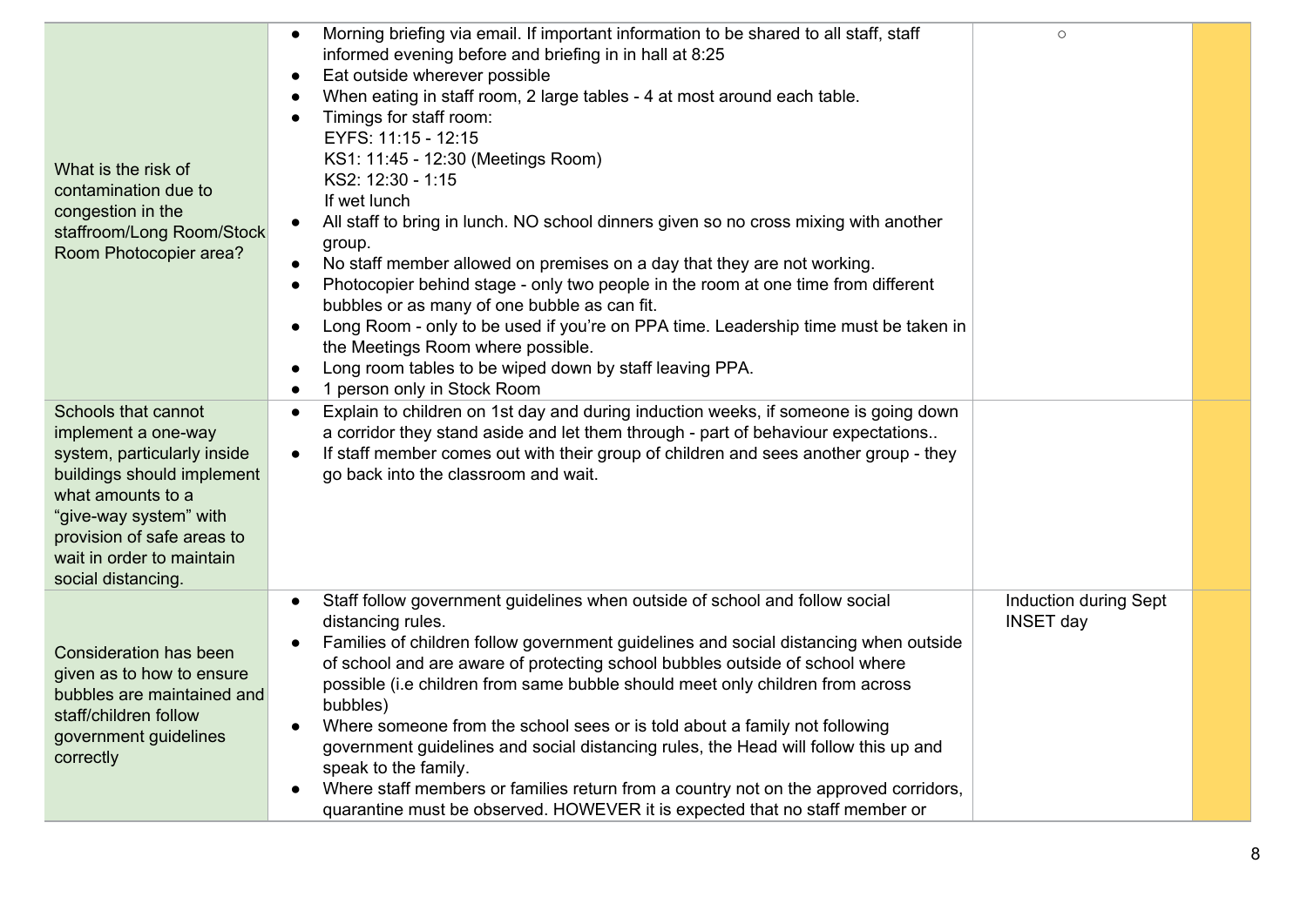|                                                                                                                                                                                                                                               | family book a trip to these areas if it means they will have to miss school due to<br>quarantine expectations.<br>Where possible in school supply teachers are used, ensuring any visiting staff are<br>$\bullet$<br>aware of our risk assessment and protocols.                                                                                                                                                                                                                                                                                                                          |  |  |  |
|-----------------------------------------------------------------------------------------------------------------------------------------------------------------------------------------------------------------------------------------------|-------------------------------------------------------------------------------------------------------------------------------------------------------------------------------------------------------------------------------------------------------------------------------------------------------------------------------------------------------------------------------------------------------------------------------------------------------------------------------------------------------------------------------------------------------------------------------------------|--|--|--|
| What is the risk or<br>measures for pupils who<br>are unable to attend school<br>because they are complying<br>with clinical and/or public<br>health advice are not<br>receiving access to remote<br>education                                | School is aware of current guidelines for shielding<br>$\bullet$<br>Parents have been provided with clear guidance about acceptable reasons for<br>non-attendance and this is reinforced on a regular basis.<br>Parents have been asked to make the school aware of pupils' health conditions and<br>the school has sought to ensure that the appropriate guidance has been acted upon.<br>Schools have a regularly updated register of pupils with underlying health conditions.<br>Staff ensure pupils at home continue to be provided with remote education using<br>Google Classroom. |  |  |  |
|                                                                                                                                                                                                                                               | <b>Fire Safety</b>                                                                                                                                                                                                                                                                                                                                                                                                                                                                                                                                                                        |  |  |  |
| What is the risk for social<br>distancing during a fire<br>evacuation?<br>All new starters must be<br>aware of fire safety                                                                                                                    | In the event of a fire, social distancing is of secondary importance to saving lives and<br>$\bullet$<br>therefore will NOT be adhered to.<br>Priority must be given to leaving the building as quickly as possible.<br>$\bullet$<br>Adults must keep at least 1m distance from the children.<br>$\bullet$<br>Phases to stand close together in KS2 playground but away from each other.<br>$\bullet$<br>Staff to make sure they are aware of their fire routes and use induction days to<br>$\bullet$<br>rehearse with children.                                                         |  |  |  |
| arrangements, and in the<br>event of any alterations to<br>fire safety arrangements<br>this change must be<br>relayed to all staff. Pupils<br>returning must be inducted<br>and told of any alteration<br>that may impact on their<br>safety. | Ron, Kim and Amy/Kath (Thurs) to have walkie talkies.<br>$\bullet$<br>First day practise fire route with children. Phase Leaders to sort timetable amongst<br>$\bullet$<br>themselves so no crossover.<br>Staff in unfamiliar classes to familiarise themselves with nearest fire exit and route.<br>$\bullet$                                                                                                                                                                                                                                                                            |  |  |  |
| What is the increased risk<br>of fire spreading due to<br>doors being open?                                                                                                                                                                   | Every adult to ensure the door of their room is shut as they leave.<br>Ron and Kim to check all have left the building and doors are shut.                                                                                                                                                                                                                                                                                                                                                                                                                                                |  |  |  |
|                                                                                                                                                                                                                                               | <b>Health &amp; Medical Needs</b>                                                                                                                                                                                                                                                                                                                                                                                                                                                                                                                                                         |  |  |  |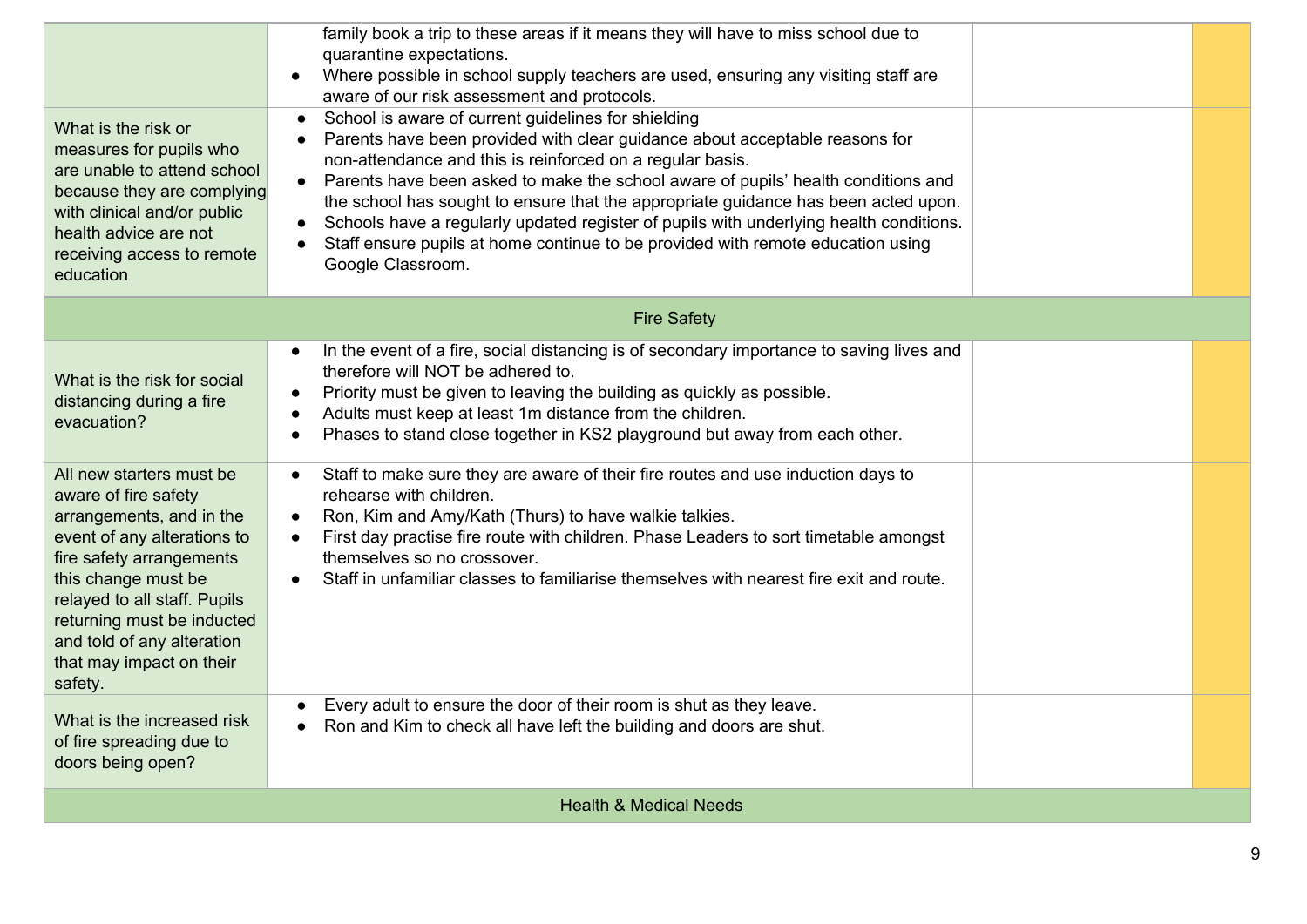| It is recognised that<br>school closures may have<br>caused significant mental<br>health difficulties for<br>some children and staff<br>members and some may<br>have suffered<br>bereavement. | PSHCE work and Recovery Curriculum during induction and start of term - so that<br>children can talk about their experiences and feel safe to do so.<br>Mental health charities highlighted to parents and Learning Mentor to phone any<br>$\bullet$<br>parent where child flagged up as needing more support.<br>Staff reminded and encouraged to speak to Kim/Amy/Tasleem/Phase Leader if they<br>need support<br>Staff have free access to QWELL for counselling support if needed and have been<br>$\bullet$<br>offered other forms of counselling and support through emails in the preceding<br>months.                                                                                                                                                                                                                                                                                                                                                                                                                                                                                                                                                                                                                                                                                                                                                                                                                                                                                                                                                                                                                                                                                                                                                                                                                                                                                                                                                                                                                                                                                                                  |  |
|-----------------------------------------------------------------------------------------------------------------------------------------------------------------------------------------------|--------------------------------------------------------------------------------------------------------------------------------------------------------------------------------------------------------------------------------------------------------------------------------------------------------------------------------------------------------------------------------------------------------------------------------------------------------------------------------------------------------------------------------------------------------------------------------------------------------------------------------------------------------------------------------------------------------------------------------------------------------------------------------------------------------------------------------------------------------------------------------------------------------------------------------------------------------------------------------------------------------------------------------------------------------------------------------------------------------------------------------------------------------------------------------------------------------------------------------------------------------------------------------------------------------------------------------------------------------------------------------------------------------------------------------------------------------------------------------------------------------------------------------------------------------------------------------------------------------------------------------------------------------------------------------------------------------------------------------------------------------------------------------------------------------------------------------------------------------------------------------------------------------------------------------------------------------------------------------------------------------------------------------------------------------------------------------------------------------------------------------|--|
| <b>Child/Staff member</b><br>shows symptoms of<br>COVID <sub>19</sub>                                                                                                                         | Reiterate to parents the importance of remaining at home if a child shows<br>$\bullet$<br>symptoms and that if a family member has symptoms all of the family must isolate<br>Absence monitoring to establish why a child is absent on the day the child is<br>absent, in case the parents have not informed the school of possible COVID<br>symptoms.<br>Isolate staff member/pupil until collected from site in Sensory Room.<br>$\bullet$<br>Staff member with first aid to wear PPE, disposable masks, apron and gloves.<br>$\bullet$<br>PPE double bagged and disposed.<br>All areas touched by the staff member/pupil to be cleaned and disinfected.<br>Pupil/Staff member to take a COVID 19 test and isolate until results are confirmed.<br>$\bullet$<br>If positive all of the class group and adults should self-isolate for 14 days.<br>$\bullet$<br>Inform the schools of any siblings of any risk.<br>Inform the local Authority and local health protection team of any positive cases.<br>All members of the Foulds community to follow the procedures below.<br>$\bullet$<br>Isolate: as soon as you experience coronavirus symptoms, medical advice is clear:<br>$\bullet$<br>you must self-isolate for at least 10 days. Anyone else in your household must<br>self-isolate for 14 days from when you started having symptoms.<br>Test: order a test immediately at www.nhs.uk/coronavirus or call 119 if you have no<br>$\bullet$<br>internet access.<br>Results: if your test is positive, you must complete the remainder of your 10-day<br>self-isolation. Anyone in your household must also complete self-isolation for 14<br>days from when you started having symptoms. If your test is negative, you and<br>other household members no longer need to self-isolate.<br>Share contacts: if you test positive for coronavirus, the NHS test and trace service<br>will send you a text or email alert or call you with instructions of how to share details<br>of people with whom you have had close, recent contact and places you have<br>visited.<br>AT ALL STAGES YOU MUST KEEP THE HT INFORMED. |  |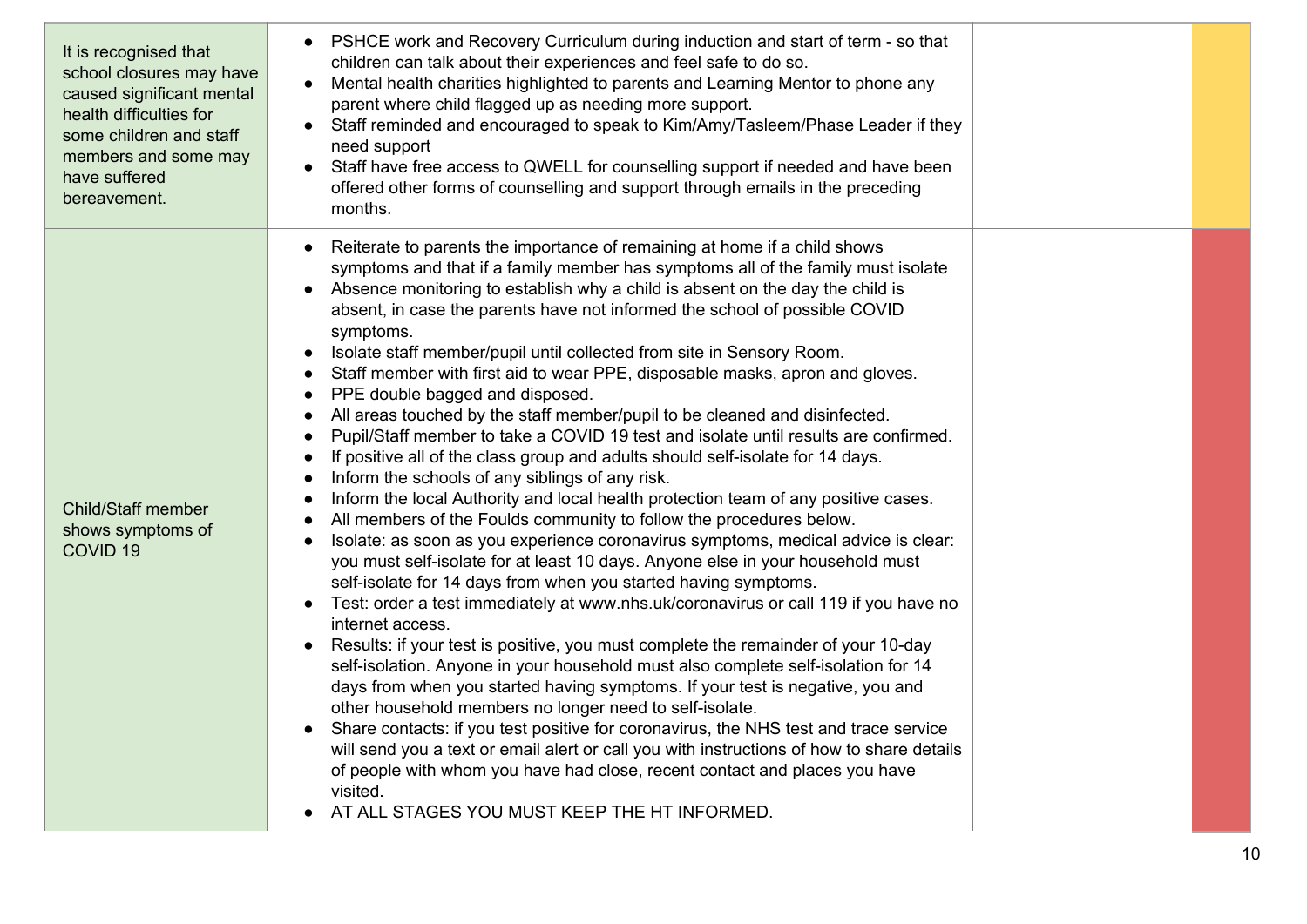|                                                                            | If a positive case is confirmed, the classroom and lunch hall to be deep cleaned.<br>HT to liaise with Health Protections Team on sharing information about confirmed<br>cases.                                                                                                                                                                                                                                                                                                                                                                                                                                                                                                                                                                                                                                                                                                                                                                                                                                                   |                                                                                                                                                                             |  |
|----------------------------------------------------------------------------|-----------------------------------------------------------------------------------------------------------------------------------------------------------------------------------------------------------------------------------------------------------------------------------------------------------------------------------------------------------------------------------------------------------------------------------------------------------------------------------------------------------------------------------------------------------------------------------------------------------------------------------------------------------------------------------------------------------------------------------------------------------------------------------------------------------------------------------------------------------------------------------------------------------------------------------------------------------------------------------------------------------------------------------|-----------------------------------------------------------------------------------------------------------------------------------------------------------------------------|--|
| <b>Cleaning &amp; Personal Hygiene</b>                                     |                                                                                                                                                                                                                                                                                                                                                                                                                                                                                                                                                                                                                                                                                                                                                                                                                                                                                                                                                                                                                                   |                                                                                                                                                                             |  |
| What is the risk of<br>contracting Covid19 from<br>surfaces in the school? | Increased cleanliness in school.<br>$\bullet$<br>Deep clean of all areas during the summer holidays.<br>All doors to be propped open so handles and doors do not need to be touched.<br>Additional cleaning products to be used after school.<br>Frequently touched items handrails, door handles and table tops to be cleaned after<br>lunch as well as at the end of the day with detergent or bleach.<br>EYFS equipment to be cleaned after school if it has been used in excess that day.<br>$\bullet$<br>Spray available in Staff Room to wipe over laptops if staff want.<br>Staff to either leave school as soon as possible after children leave OR sit at their<br>$\bullet$<br>desk and avoid moving around classroom so that school can be fully cleaned.<br>Keypads regularly cleaned throughout the day.<br>If teaching in a group room, adult to wipe down tables before leaving, ready for next<br>group.<br>Soap and paper towels replenished regularly throughout the school day.<br>Hand dryers not to be used. | Spray and cloth left<br>by photocopier - staff<br>members to wipe<br>keypad before and<br>after use.<br>Spray and cloth to be<br>left in the resources<br>room and library. |  |
| What is the risk of<br>contamination in the<br>classroom?                  | Children to wash/sanitise hands on entering the school in the morning.<br>Children regularly reminded to 'catch it, bin it, kill it' and sneeze or cough into a<br>tissue or elbow.<br>Tissues in all classrooms.<br>Regular hand washing timetabled into the day.<br>Equipment to be allocated to children and not shared with others.<br>All equipment needed for the lesson on table to limit movement in class.<br>Limit the equipment that needs to be shared and clean before another class uses it.<br>EYFS to bring in a spare set of clothes for accidents.<br>No equipment to be brought in from home except filled water bottle and a book that<br>then stays in school until finished.<br>If children finish water bottles, they use tap in classroom to refill.<br>Teacher to sanitise hands before and after touching a book. Teacher to not touch<br>face whilst touching books.<br>Books to be shared in bubbles eg for guided reading. Left to air for 72hrs after<br>finished before being put away.            | <b>PSHCE lessons to</b><br>be planned for all<br>for the first week to<br>reinforce hygiene<br>and cleanliness.                                                             |  |